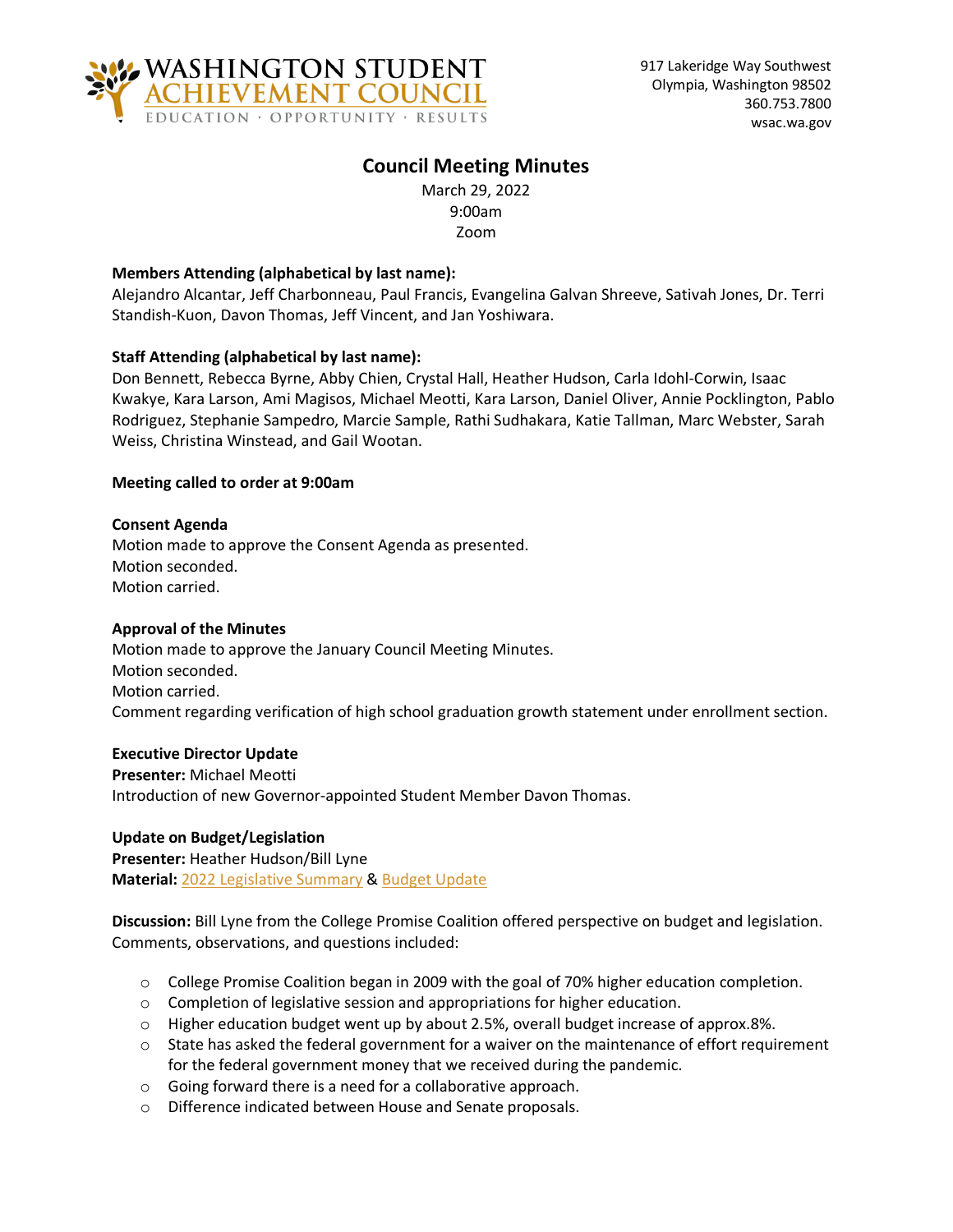- $\circ$  The quality of education students receive with the state need grant should be the same as the quality of education students receive who pay for it themselves.
- o One disappointment in the budget, Bill 1835, that proposed an outreach program for FAFSA completion that has proven successful, modified into small pilot program.
- o Washington has one of the lowest completion rates in the country.
- o In College Promise Coalition poling this year, less than 50% knew of the WA College Grant.

**Conclusion:** We need to do a better job of working together and not being shy of what higher education needs. Advocacy was included in the legislation when WSAC was formed. It's important to realized that advocacy for higher education is important. There is more we can do speaking together, with one voice and as loudly as we can. How do we form a better more collaborative environment where we can get others to understand why this is a priority and get more support?

\_\_\_\_\_\_\_\_\_\_\_\_\_\_\_\_\_\_\_\_\_\_\_\_\_\_\_\_\_\_\_\_\_\_\_\_\_\_\_\_\_\_\_\_\_\_\_\_\_\_\_\_\_\_\_\_\_\_\_\_\_\_\_\_\_\_\_\_\_\_\_\_\_\_\_\_\_\_\_\_\_\_\_\_\_

#### **Regional Challenge Grant**

#### **Presenter:** Michael Meotti

Overview: It was past as a bill and budget item. It's \$6 million in this next budget year and a forecasted amount of \$8 million a year for the next biennial budget. The bill creates a fund which the appropriate monies are put into. It gives us the opportunity to build that grant over time, to make multi-year grants, and have the flexibility to know if we don't use it by the end of the fiscal year, it doesn't disappear.

- $\circ$  Historic commitment to fund regional partnerships and close gaps across student populations based on race, ethnicity, homelessness, foster youth, etc.
- $\circ$  Gives the council collective the ability to set the rules of the game and needs coordinate with the state's commissions
- $\circ$  Aiming for approval of RFP in the August 31<sup>st</sup> meeting with issuing in September 2022
- o We had incredible support for this bill collectively

Comments, observations, and questions included:

- $\circ$  How are we thinking we will measure success? How are we going to know if we are gaining traction? The strategic action document needs to align and be front and center.
- $\circ$  Seeking to fund innovative approaches so that we can learn as a state what works to build the arguments in the future so the state can bring even more money in the future to bring these projects to scale.
- $\circ$  For the next biennial budgets will be considered next January to April, important to consider short-term metrics where we can show the money is having some impact. The more we can do on the front end, the better position we will be as we ask for greater investments into this fund.
- $\circ$  Are there other states or regions we can look to that have done something similar and receive some lessons? It's novel for a state to be doing this, but there are regional initiatives.
- o Success is earned overtime by engaging them and learning from them.
- o How do we involve families and local business community?
- $\circ$  While we have some clear metrics of how to attain this, it comes back to the 70% attainment.
- o Flexibility is needed.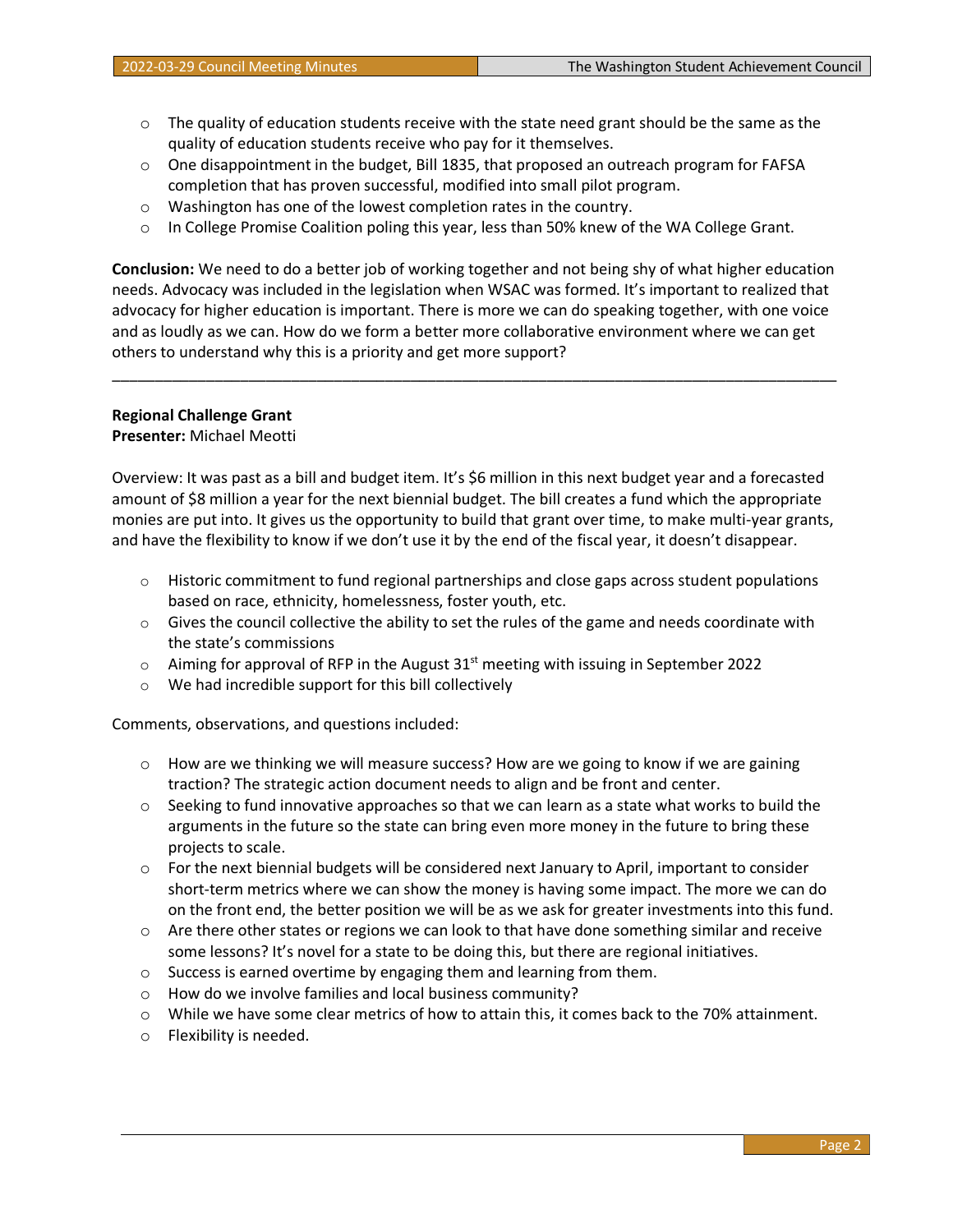**Discussion: College and Career Pathways to Increase Postsecondary Enrollment Presenter:** Sativah Jones **Material:** [Pathways Brief](https://stateofwa.sharepoint.com/sites/WSAC-Agency/Shared%20Documents/Council%20Meetings/2022/2022.03.29_Virtual/To%20post%20online/2022-03-29-0241-Pathways-Brief.pdf) & [Pathways PowerPoint](https://stateofwa.sharepoint.com/sites/WSAC-Agency/Shared%20Documents/Council%20Meetings/2022/2022.03.29_Virtual/2022-03-29-0231-Pathways.pptx)

**Heather Hudson:** Main objective is to unpack what we mean when we say a pathway.

**Sativah Jones**: Over the past decade we have been stagnate at 60% enrollment contributing to falling short of our 70% attainment goal across all racial groups. COVID-19 has exacerbated these challenges. Not just in Washington but at a national level we are seeing enrollment decline and students postpone their post-secondary education plans. The conversation is around what is happening to the 40% that are not enrolling in post-secondary programs after graduation and what are the opportunities for adults to engage in this as well.

- $\circ$  How are we thinking about students of color and low-income students, but also disconnected students and undocumented students?
- $\circ$  How are we engaging families, whatever those families may look like?
- o How are we talking about students with IEP and disabilities?
- o How do we create innovated strategies where we aren't engaging in the cycles of doing the same thing, hoping for different outcomes?
- $\circ$  We need to think about the specific needs of specific communities and how we aid them.

The council and community discuss thoughts and ideas:

- o Look at regional focus, collaboration, holistic, starting earlier in middle school/access
- o Pathways are not linear
- $\circ$  Ensuring pathways don't enter gateway situations, FAFSA stressors and technology extending their plans, creating relationships with whole family units for indigenous families, different conversations with migrant, DOCA, and first-generation students so sometimes that conversation takes a lot of time before getting to what students want to do in college or successful career entry, advocate the inclusion of family units. They have request in a grant for a FAFSA community navigator that will include high touch student connection, parent and family connections and community connections.
- $\circ$  If we were to breakdown a per people cost, in Pierce County it would be \$46 per student. There isn't much that can be done with \$46 per student. College Bound Saturday was a program offered in Tacoma previously. There were volunteers that came together. It took volunteers, partners, and leveraging data. The program ended. We are talking about multi-generational impacts. It's our responsibility to do the work. In WSAC strategic plan for 2021 is overlapping identities. When we address one of those, we expect all to fall in place. We aren't breaking down those disparities. Do compacity, capability building and systems alignment? It starts with investment. The challenge isn't' in the funding alone, it's in the actual support that needs to be thought about and invested in the planning and preparation. If we want to make the investments in the young people, we need to invest back into our systems and think strategically about that.
- $\circ$  There isn't a point where it's too early to enter this work. Concern of navigation and how to best support students and being a good partner.
- o Challenge the group to think about whose goal is this? What do young people envision in their future, can they envision their future? All people shape and influence our young people. Develop the capacity in community. This is long game work.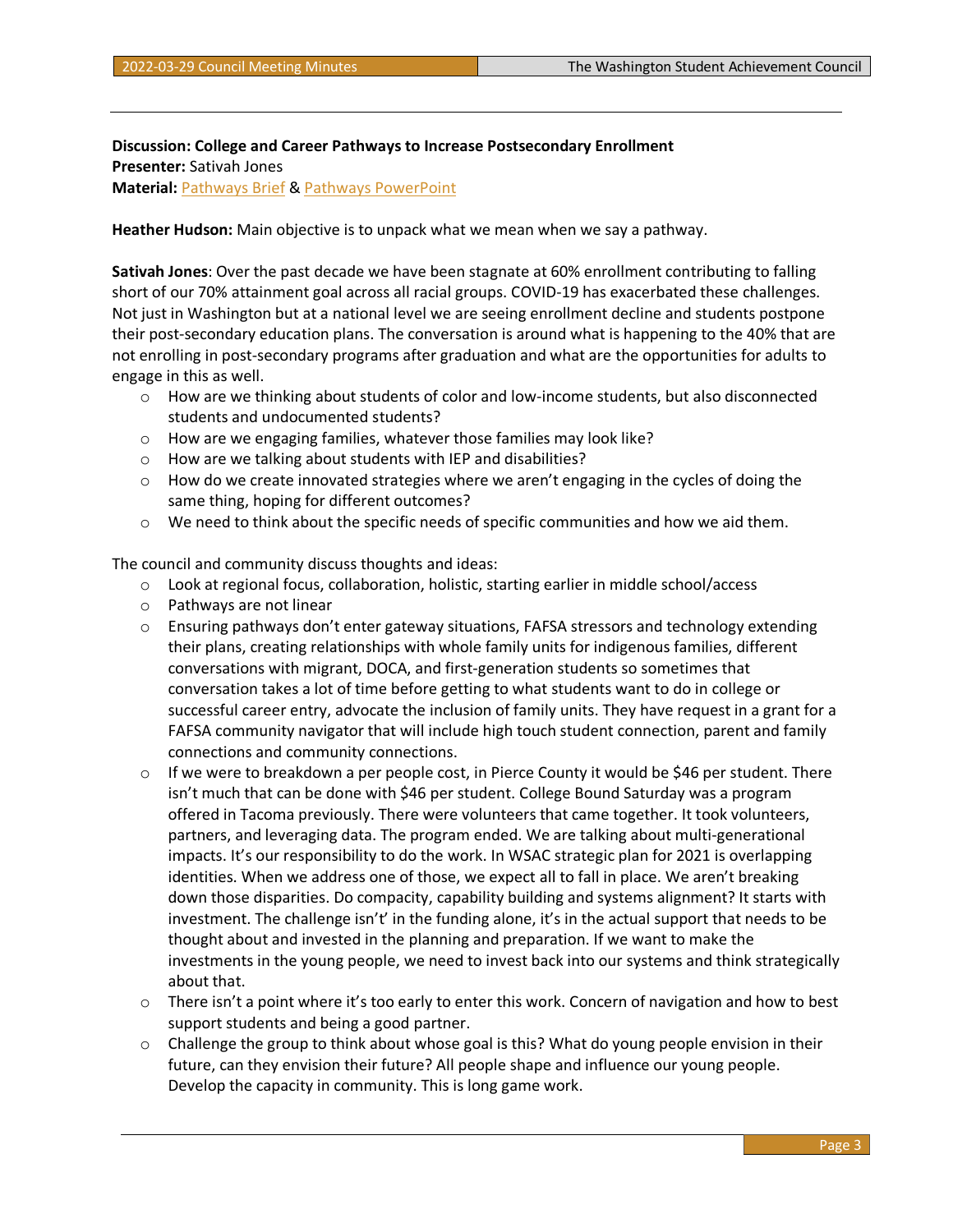- $\circ$  Not just who influences, but how. School systems can be supportive or work against student aspirations. Talked about the Future Fund and WA529 as powerful tools to help encourage that future mindset.
- o Creating Paths for Change report from Roadmap came out and a top reason was low adult expectation and negative school climate needs to be kept in mind in terms of the 'how' spoken about earlier. There is no common network for information regarding post-secondary transition and how to support the community practice.
- $\circ$  Responding in real time for students' needs. The cost of delivering that social capital and being aware of what we are floating out students to.

Synopsis: The key themes of this discussion: never too early, transition, family, community, staffing, mindset, identity, and giving community a try all intersected in the discussion. Bring out students to the forefront of this conversation.

**Michael Meotti:** The process around key indicators and intermediate measures and the process of moving forward. The key indicator is the big number to drive change like high school graduation rate. Can you take a number that is meaningfully related to a goal, and does it resonate and communicate the significance? The intermediate measure are the parts along that pathway to enrollment. Over the next 4-6 council meetings, we will open the conversations to emerge with a set of key indicators across our cluster areas with intermediate measures that underly some of those key indicators. We need to take a research-based approach here in WA state but also use community to perhaps revise and adapt some of this along the pathway. Suppression of data could cause difficulties in some areas and being thoughtful in how to overcome those barriers.

**Conclusion:** Heather wanted to flag the activities and milestones for a student on their pathway as we continue this conversation. The conversation does not end today.

#### **Public Comment**

#### [See Appendix](https://stateofwa.sharepoint.com/sites/WSAC-Agency/Shared%20Documents/Council%20Meetings/2022/2022.03.29_Virtual/Zoom%20files/GMT20220329-152649_Recording.transcript%20(1).vtt)

**Meeting Adjourned:** 11:52am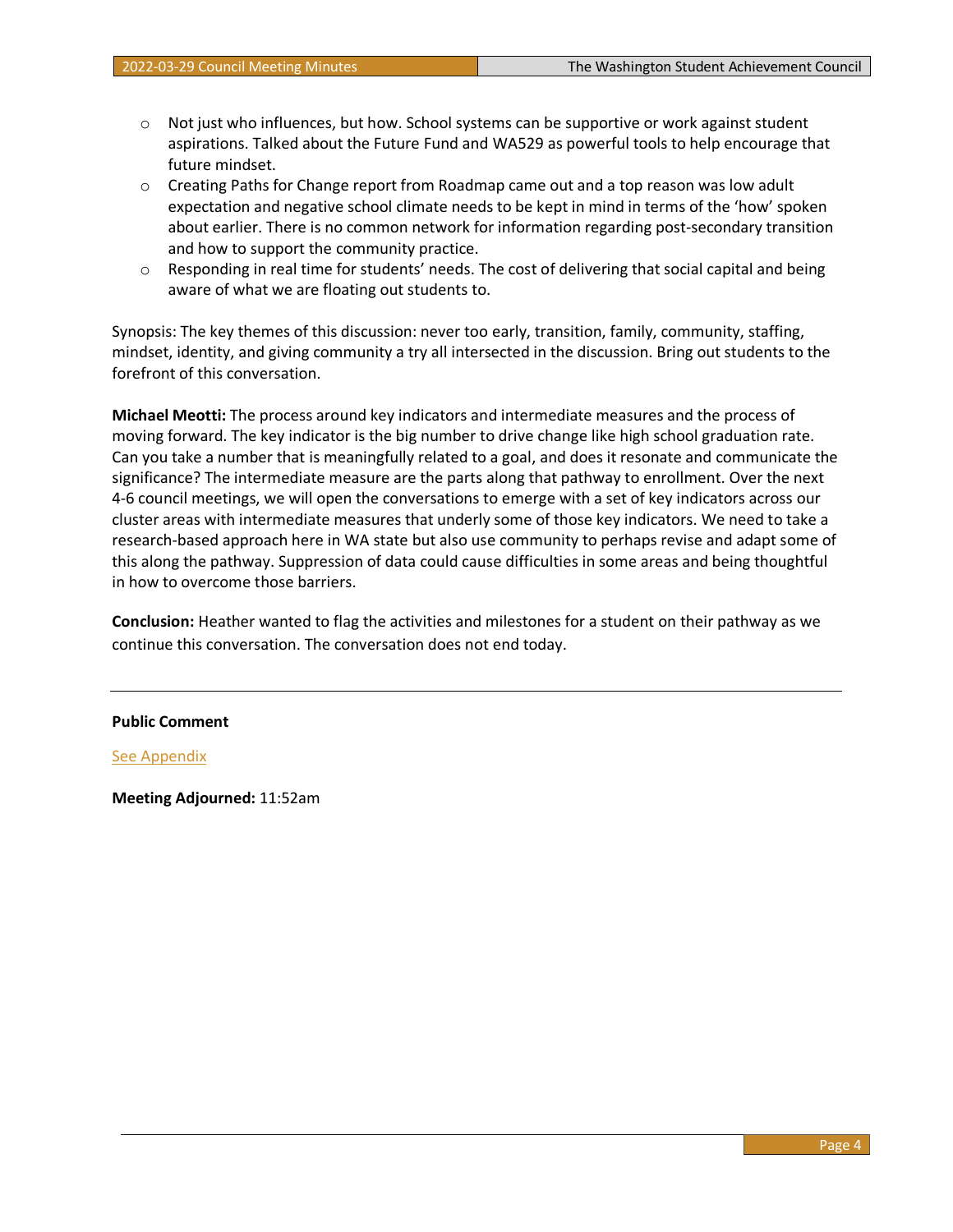# **Appendix A**

### [TVW meeting recording](https://stateofwa.sharepoint.com/sites/WSAC-Agency/Shared%20Documents/Council%20Meetings/2022/2022.03.29_Virtual/Zoom%20files/GMT20220329-152649_Recording_1920x1080%20(1).mp4)

# **Appendix B**

| 09:00:49 From Crystal Hall, WSAC to Everyone:                                               |  |
|---------------------------------------------------------------------------------------------|--|
| WELCOME! Please use the chat to introduce yourself.                                         |  |
| 09:00:58 From Crystal Hall, WSAC to Everyone:                                               |  |
| My name is Crystal Hall, WSAC                                                               |  |
| 09:01:12 From Marc Webster to Everyone:                                                     |  |
| Marc Webster, Council staff                                                                 |  |
| 09:01:20 From Michael Meotti to Everyone:                                                   |  |
| I'm Mike Meotti, the executive director of WSAC                                             |  |
| 09:01:25 From Alyson R./Kitsap Strong (she/her) to Everyone:                                |  |
| Good morning, Alyson from Kitsap Strong/Graduate Strong                                     |  |
| 09:01:29 From Terri Standish-Kuon (she, her)   Independent Colleges of WA to Everyone:      |  |
| Good morning, Terri Standish-Kuon, Independent Colleges of Washington and member of the     |  |
| Council                                                                                     |  |
| 09:01:38 From Katie Howell to Everyone:                                                     |  |
| Kathryn Rotter, Chehalis SD here. Adult transition programing age 18-21.                    |  |
| 09:01:51 From J. Lee Schultz to Everyone:                                                   |  |
| J. Lee Schultz (she/her), State Board of Education                                          |  |
| 09:01:53 From Lorie Thompson to Everyone:                                                   |  |
| Good Morning! Lorie Thompson, Capital STEM Alliance at ESD113.                              |  |
| 09:02:06 From Ami Magisos to Everyone:                                                      |  |
| Ami Magisos, WSAC Policy & Planning                                                         |  |
| 09:02:10 From Sativah Jones to Everyone:                                                    |  |
| Good Morning, Sativah Jones. Council Member and Assistant Director of College and Career in |  |
| Highline Public Schools. Welcome!                                                           |  |
| 09:02:11 From Nicole Mathis to Everyone:                                                    |  |
| Good morning! Nicole Mathis, Yelm High School College and Career Center                     |  |
| 09:02:11 From Jennifer Nehus   Eastern Washington University to Everyone:                   |  |
| Jennifer Nehus, Eastern Washington University, Office of Admissions :)                      |  |
| 09:02:22 From Daniel Oliver to Everyone:                                                    |  |
| Daniel Oliver, WSAC, Research                                                               |  |
| 09:02:24 From Dick Moody to Everyone:                                                       |  |
| Good Morning, Dick Moody, ACT                                                               |  |
| 09:02:32 From Abby Chien to Everyone:                                                       |  |
| Abby Chien, WSAC Policy & Planning                                                          |  |
| 09:02:33 From Don Bennett to Everyone:                                                      |  |
| Don Bennett, Deputy Director, Washington Student Achievement Council                        |  |
| 09:02:35 From Sarah Weiss to Everyone:                                                      |  |
| Good morning, Sarah Weiss, WSAC staff, Director of College Access Initiatives               |  |
| 09:02:42 From Evangelina Shreeve to Everyone:                                               |  |
| Good Morning - Evangelina Galvan Shreeve- Director of STEM Education at Pacific Northwest   |  |
| National Laboratory and WSAC Council Member                                                 |  |
| 09:02:47 From Heather Hudson to Everyone:                                                   |  |
| Heather Hudson, WSAC                                                                        |  |
| 09:02:50 From Suzy Diaz to Everyone:                                                        |  |
|                                                                                             |  |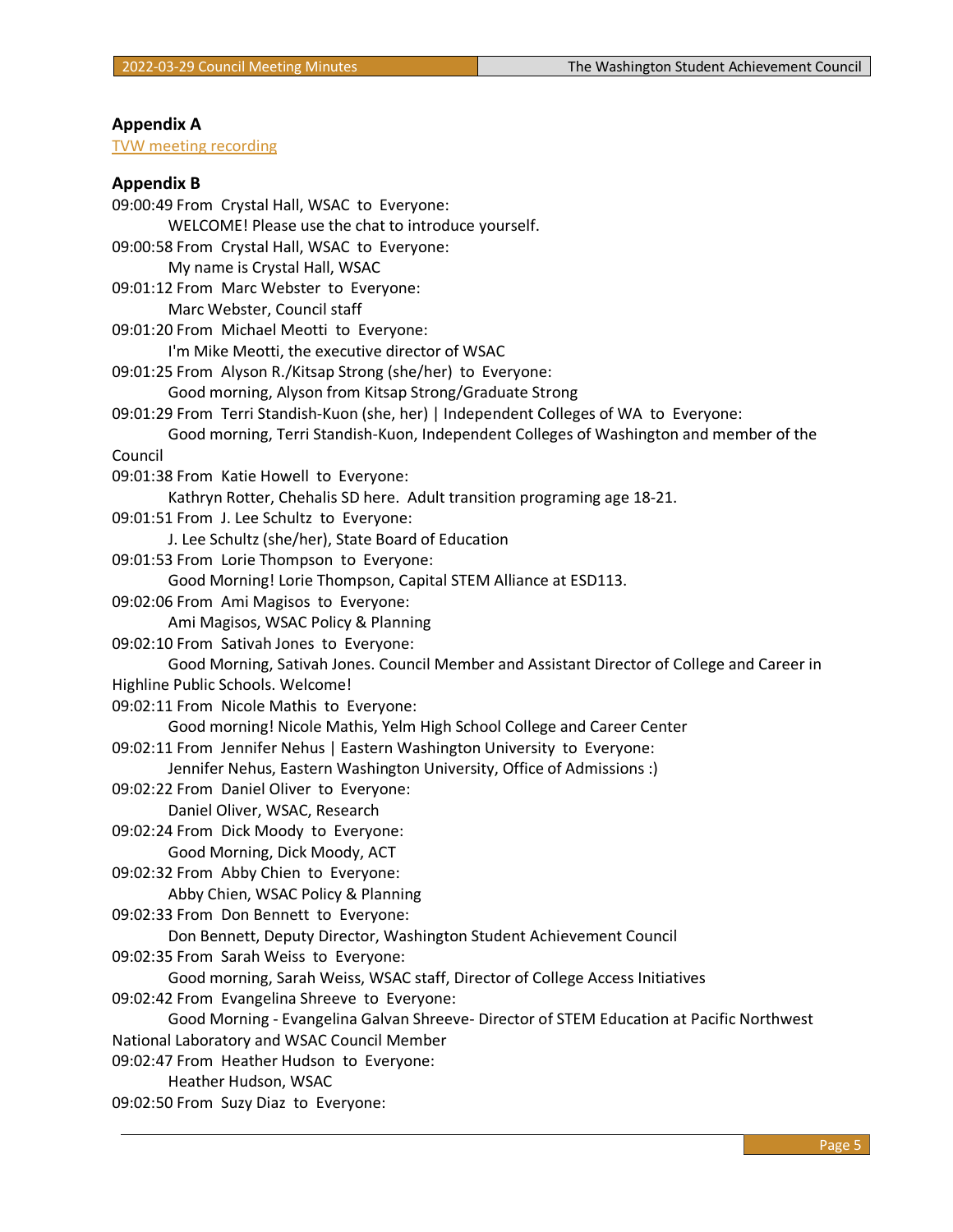Suzy Diaz, Heritage University-YVPE, collective impact 09:03:01 From Katie Tallman to Everyone: Katie Tallman, WSAC Communications staff 09:03:06 From Rathi Sudhakara to Everyone: Good morning! Rathi Sudhakara, Legislative Liaison & Policy Associate, WSAC 09:03:26 From Sezi Fleming (she/her), WA MESA to Everyone: Sezi Fleming, (she/hers), WA MESA State Office, University of Washington ~ Seattle, WA 09:03:32 From Jill Thornton to Everyone: Good Morning - Jill Thornton CLNA Coordinator, Sno-Isle Skills Center 09:03:35 From Christina Winstead (she/her) WSAC to Everyone: Good morning! Christina Winstead, WSAC staff, Assistant Director, College Access Initiatives 09:03:35 From Annie Pocklington to Everyone: Annie Pocklington, Washington State GEAR UP 09:03:35 From Rebecca Byrne to Everyone: Good morning. Rebecca Byrne, WSAC Research Data Analyst. 09:03:39 From Melody Ferguson to Everyone: Melody Ferguson (she/her), Associate Dean of Admission, Pacific Lutheran University. Good Morning! 09:03:42 From Karen Ruzicka to Everyone: Good morning! Karen Ruzicka, Career & College Specialist, Walla Walla High School 09:03:49 From Bill Lyne to Everyone: Bill Lyne, United Faculty of Washington State and the College Promise Coalition 09:03:56 From Kara Larson (WSAC) to Everyone: Kara Larson, WSAC, Research division 09:04:19 From Sean Moran to Everyone: Good morning. Sean Moran, WSAC, CAI Data Analyst 09:04:27 From Glen Boyd to Everyone: Glen Boyd, School Psychologist and Transition Specialist, Seattle Public Schools 09:04:48 From Pablo Rodriguez to Everyone: Good morning! Pablo Rodriguez, WSAC, College Access Initiatives, Program Coordinator 09:07:07 From Heather Hudson to Everyone: Welcome to Davon, our newest Student Council member--first Council meeting! 09:07:21 From Davon Thomas to Everyone: Thank you 09:07:50 From Sativah Jones to Everyone: Welcome Davon, glad to have you here! 09:09:31 From Terri Standish-Kuon (she, her) | Independent Colleges of WA to Everyone: Welcome, Davon! 09:17:52 From Crystal Hall, WSAC to Everyone: Welcome Davon!!! We're so glad you are here with us. 09:18:08 From Davon Thomas to Everyone: I'm also a Senator for my student government, haha 09:18:42 From Don Bennett to Everyone: Davon - Welcome to the Council. Too much rain for a Banana Slug from UC-Santa Cruz?! 09:19:03 From Davon Thomas to Everyone: Yes it is, I like the sun 09:19:56 From Crystal Hall, WSAC to Everyone: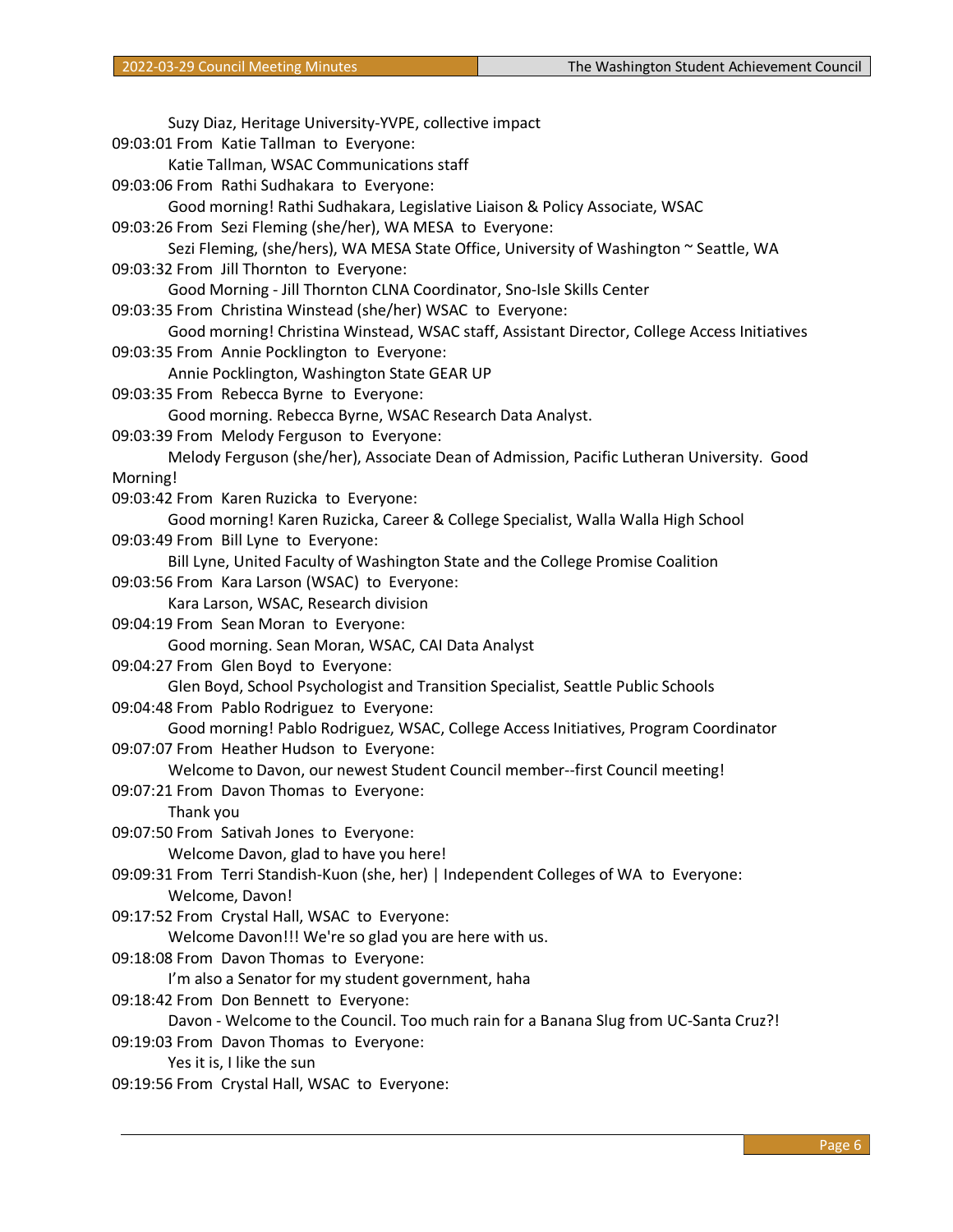To access meeting materials, please visit: https://wsac.wa.gov/2022-meetings 09:37:28 From Marc Webster to Everyone:

HB 1835

09:40:03 From Adam Rathjen to Everyone:

For a true percentage we need to include WASFA applications.

09:40:21 From Alyson R./Kitsap Strong (she/her) to Everyone:

@Adam...YES!

09:43:00 From Davon Thomas to Everyone:

Does Washington state treat FAFSA as a graduation requirement?

09:43:12 From Alyson R./Kitsap Strong (she/her) to Everyone:

No

09:43:41 From Nicole Mathis - Yelm HS to Everyone:

Regarding getting the word out about the WA college grant (& other fin aid) - can I suggest partnering with the folks that are on the front lines like me? :) I am the College and Career Center Specialist and do what I can do get the word out about all things financial aid with the support of my school and district, but to have something at the state level backing me even more (marketing materials, ideas, PR pushes, game plans) would be incredibly helpful. Putting our heads together could be very helpful!

09:44:23 From Sara White (WSL) She/Her to Everyone:

Also libraries! I'm the Youth Services Consultant at the Washington State Library -- libraries are great partners.

09:44:50 From Karen Ruzicka to Everyone:

Nicole, I agree 100% with you! (I'm the College and Career Specialist in Walla Walla!) 09:46:12 From Roz Thompson to Everyone:

I am here from AWSP (Association of Washington School principals). Thank you for all of your great work! We are happy to get out information to all school principals. Thank you @Jeff for being here! And thank you Nicole and others from districts, too!

09:46:23 From Sarah Weiss | WSAC (she/her) to Everyone:

@Nicole, Sara and Karen - we'd love to partner with you and our 12th Year Campaign www.wsac.wa.gov/12th-year-campaign. The 12th Year Campaign can help support your work with a lot of what you mentioned. Let's connect!

09:46:41 From Roz Thompson to Everyone:

There is a required financial aid day that schools must have each fall to talk about the FAFSA/WAFSA for seniors.

09:47:13 From Alyson R./Kitsap Strong (she/her) to Everyone:

@Sarah, adding emphasis about the value of libraries as incredible partners. Ours has been a local champion in our efforts around filing.

09:47:37 From Brittni Thompson to Everyone:

Also, the HSBP is a graduation requirement and there is a requirement within the HSBP to provide evidence that a student has received info about federal and state financial aid programs 09:47:57 From Sarah Weiss | WSAC (she/her) to Everyone:

@Alyson - yes, absolutely. Your work with your library system is an amazing example! 09:48:01 From Rathi Sudhakara to Everyone:

@Sara - We were pleased to see partnership with libraries being funded in HB 1835 09:48:21 From Sara White (WSL) She/Her to Everyone:

Yes! Super excited about that.

09:49:02 From Nicole Mathis - Yelm HS to Everyone: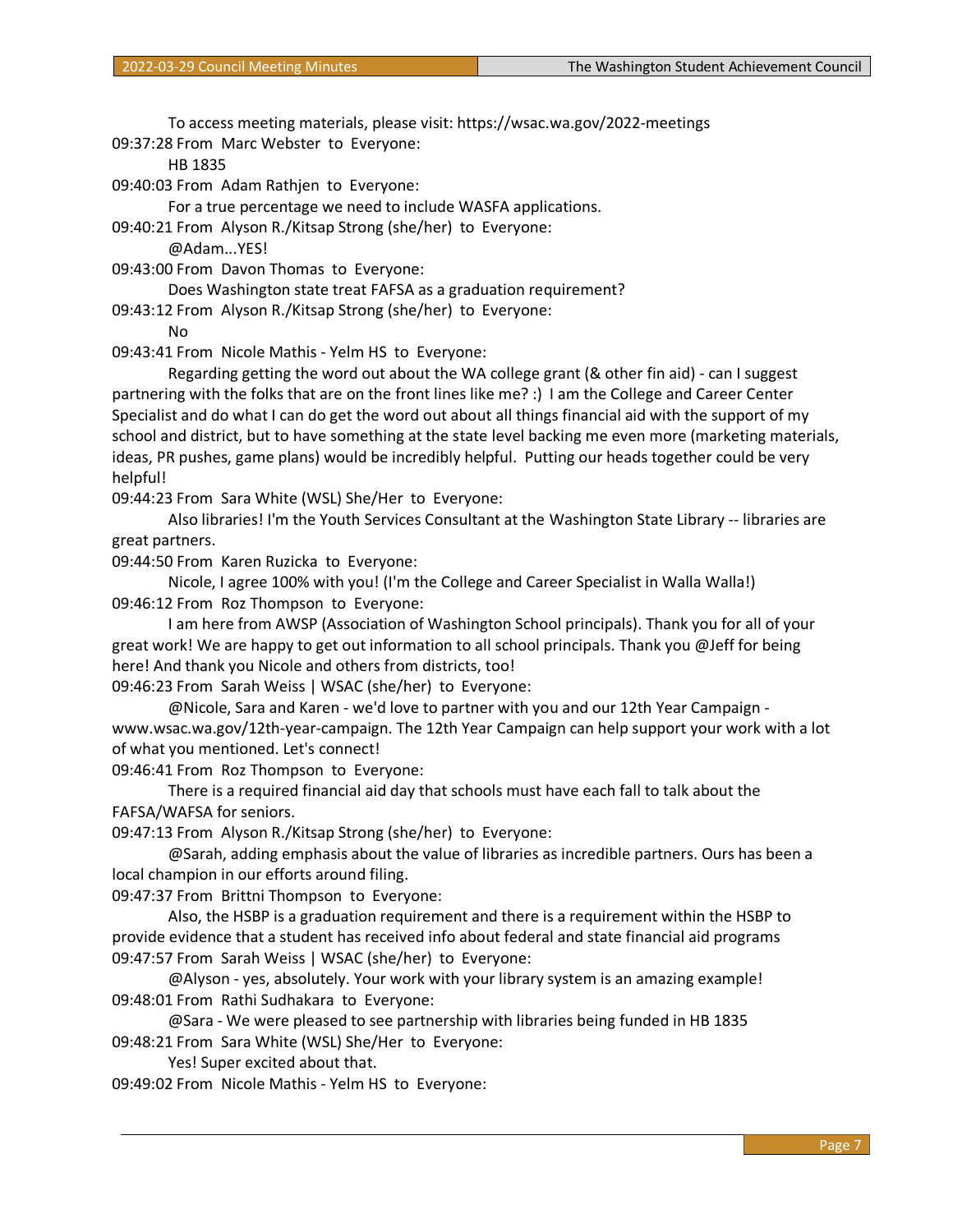@Karen - yea! OSPI and other orgs need to better support our positions. Bigger picture - it would be great if there were requirements that people in our positions had to meet each year and funds/materials/more targeted trainings for us to meet state goals. Districts are all over the place with how well staffed their career centers are, what they provide, etc. Some schools don't even have college and career centers. :(

09:50:49 From Nicole Mathis - Yelm HS to Everyone:

@Bill and others - we are partnering with SPSCC to bring outreach specialists in to help students complete their FAFSAs/WASFAs - just like the program you are talking about! :) We are creating as we go. Do you have an outline or flow-chart of work that was done in this type of model already? SPSCC will be working with multiple schools in Thurston county

09:52:51 From Heather Hudson to Everyone:

please continue with your questions/comments here in chat, the WSAC team is monitoring. 09:53:34 From Sarah Weiss | WSAC (she/her) to Everyone:

@Nicole - our 12th YR Campaign works with the Seattle Promise on a few things. Would be happy to connect you. Please reach out if you're interested in that! sarahwe@wsac.wa.gov 09:55:21 From Janet Gbolumakalonji to Everyone:

The FAFSA can be a complicated thing for some immigrant children. Some families think because they are owning on student loans and not in good stand so they do not want to provide their income information for their youth to complete the FAFSA. So there needs to be some education about how all this works with some of these communities and it is the community based organizations that can effective do that because they know these families well.

09:57:07 From Nicole Mathis - Yelm HS to Everyone:

@Janet - yes!

09:59:15 From Alyson R./Kitsap Strong (she/her) to Everyone:

@Jeff...YES!!!!

10:00:04 From Jan Yoshiwara, SBCTC to Everyone:

Totally agree with Paul. We have built a strong higher education coalition, can always do more but we have a good foundation to continue building from.

10:02:02 From Jan Yoshiwara, SBCTC to Everyone:

Also agree that we have champions in both the House and Senate. Again, we can continue to build on those relationships.

10:04:02 From Karen Ruzicka to Everyone:

Thank you, Michael!

10:06:48 From Glen Boyd to Everyone:

Please don't forget about students with disabilities.

10:19:23 From Rachel Grant to Everyone:

silly question: what's the name of the Bill?

10:19:43 From Rathi Sudhakara to Everyone:

SB 5789

10:20:10 From Michael Meotti to Everyone:

The Washington career and college pathways innovation

10 challenge program

10:20:27 From Michael Meotti to Everyone:

ignore that 10....i cut and paste from the bill format

10:20:34 From Rathi Sudhakara to Everyone:

https://lawfilesext.leg.wa.gov/biennium/2021-

22/Pdf/Bills/Senate%20Passed%20Legislature/5789-S2.PL.pdf?q=20220329102012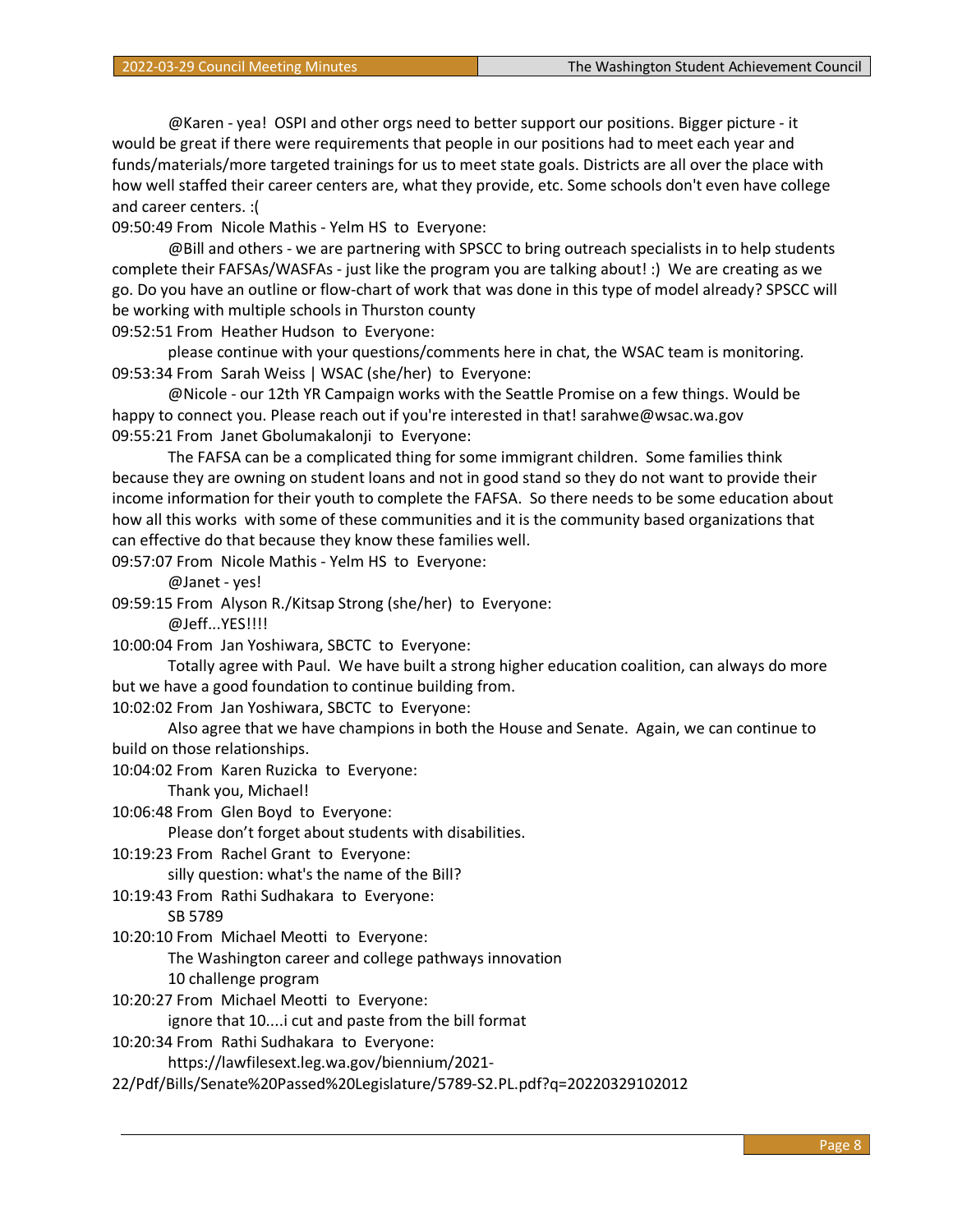10:21:05 From Rachel Grant to Everyone:

Thinking about serving students with disabilities... would expansion of % of students with IEPs served by CTE pathways be an example of a metric?

10:21:36 From Rachel Grant to Everyone:

(increasing graduation rates of students with disabilities by expanding partnerships with CTE) 10:22:14 From Crystal Hall, WSAC to Everyone:

We've discovered a broken link within the Pathways Brief, "Closing Equity Gaps: Access and Completion". While we work to fix, please feel free to access the document here: https://wsac.wa.gov/sites/default/files/2020-01-19-Closing-Gaps-Postsecondary-Transitions.pdf 10:23:01 From Laura DiZazzo (she/her) NWEA to Everyone:

King County Promise has an RFP out right now that has done a good job explicitly asking partnerships to outline how they are building equity into, not only their direct service work, but in how they work with each other and that this also needs to be reflected in how the budget is built across the partnership. As a smaller community-based organization, this has been truly appreciated and has helped shift the dynamic in partner conversations.

10:23:26 From Michael Meotti to Everyone:

we are looking at that RFP for insight

10:27:07 From Warren Brown to Everyone:

Also consider collective impact: There are a number of Washington state-based private foundations that fund aspects of career and college pathways (based on their respective theory of change/mission). Building a communication plan with WSAC and private funders might create greater resources to support systemic educational change that is led by direct-service providers. 10:27:19 From Alyson R./Kitsap Strong (she/her) to Everyone:

Appreciate that perspective Jeff. Even the words "local" and or "region" look and feel very different across the state

10:28:14 From Terri Standish-Kuon (she, her) | Independent Colleges of WA to Everyone:

Employers can provide tuition assistance to employees: Under Section 127 of the Internal Revenue Code, employers can provide tax-free payments of "up to \$5,250 per year to eligible employees for qualified educational expenses." The CARES Act expanded this benefit so employers can provide funds for student loans repayment without the employee incurring taxable income (and the payment is a deductible expense for the employer). There are concrete ways the business community could support college-going. This is a useful tactic to support adults in particular.

10:30:59 From Jeff Vincent to Everyone:

We are looking for ways to partner with private foundations to bring even more resources to our collective work.

10:35:30 From Juliet Schindler to Everyone:

Well said, Sativah! I'm so proud and amazed by you. You and your fellow CSF alumni are one of the reasons I do this work... $\bigcirc$ 

10:41:45 From Shea Hamilton | Independent Colleges of WA to Everyone:

Is it possible to go into gallery mode; it's difficult to see faces when the screen is being shared. 10:42:42 From Sativah Jones to Everyone:

Crystal can we copy the questions into the chat remove the slide to engage in the discussion please.

10:43:35 From Crystal Hall, WSAC to Everyone:

1. When does the pathway start and end?

2. Who influences and shapes those experiences for students (teachers, family, etc.)?

3. How could pathways reduce the challenges facing BIPOC and other students furthest from the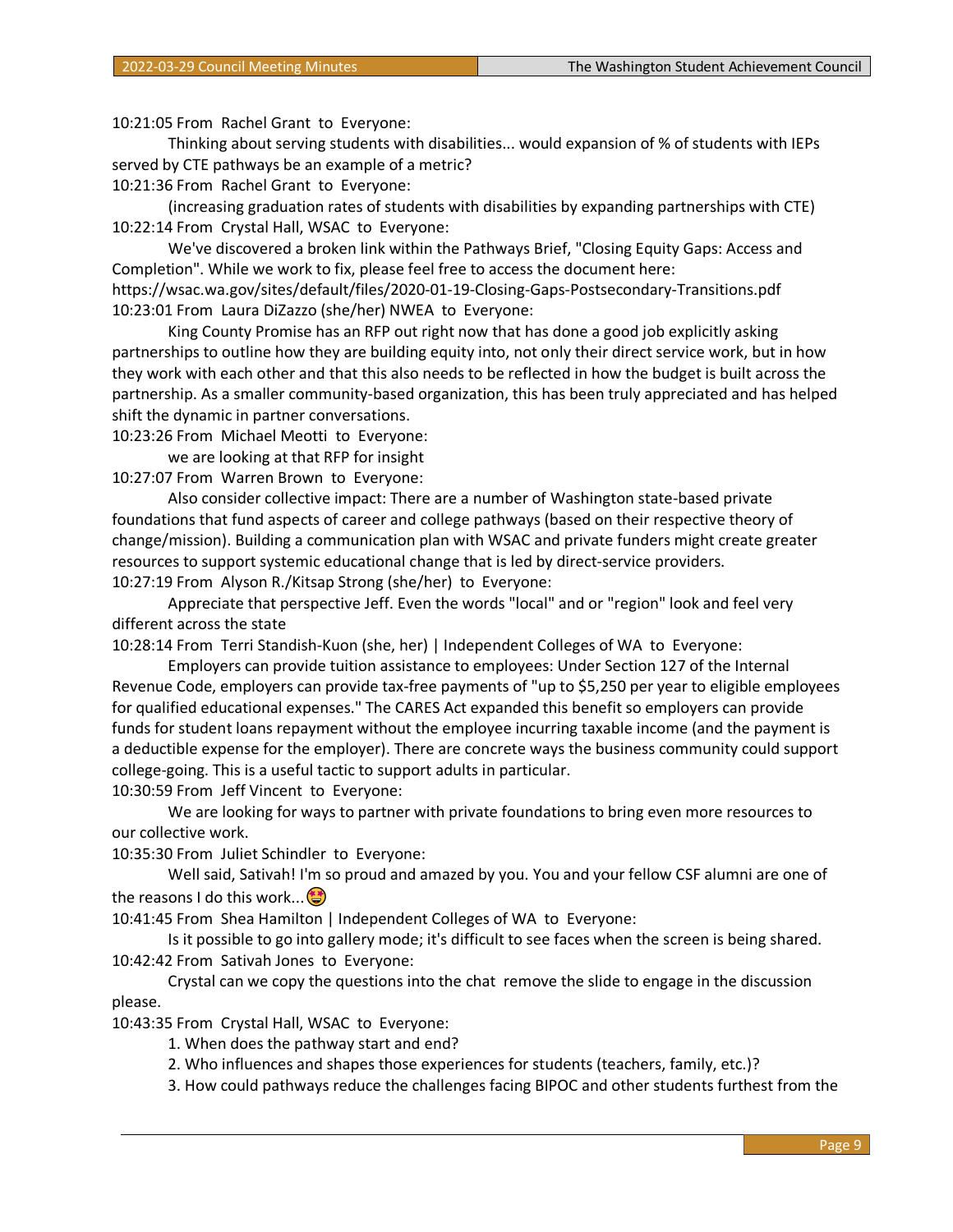attainment goal?

4. How do we measure progress along the pathways?

5. What are the specific activities and milestones needed that will ensure a student is prepared for the pathway?

10:57:25 From Alyson R./Kitsap Strong (she/her) to Everyone:

Such an important point Tafona. Access to information is critical. Who, when, what and how data is shared is something we pay close attention to in our efforts to change systems. 10:59:09 From Michael Meotti to Everyone:

Tafona is making a very important point about how a 7 point difference is actually HUGE.....and the need to sustain the work, the energy, the engagement, etc.

11:01:14 From Alyson R./Kitsap Strong (she/her) to Everyone:

However, we can measure HOPE! And in fact, we do in this state now. :)

11:02:09 From Paul Francis to Everyone:

Excellent point about overlapping identities and the multi-layered barriers our students face, Tafona.

11:05:42 From Davon Thomas to Everyone:

Ill say it, fund them more

11:06:43 From Anna Brosius to Everyone:

Yes! About McKinney Vento students!

11:08:25 From Rachel Grant to Everyone:

3rd bullet (how could pathways reduce the challenges facing BIPOC and other students furthest from educational justice): Suzy, I love what you shared about "gatekeeping." How do we prioritize scheduling/course selection for our students furthest from educational justice when access to certain courses/pathways are in high demand? Also, how do we better equip all families (with intentionality) with knowledge around pathway selection, the difference between pathways and how those choices influence post high-school life?

Tafona, Yes!!! The guidance counselors cannot do it all. They are stressed after HB 1599 that hit implementation during the height of the pandemic... and now comprehensive counseling program shifts. Counselors cannot be valued enough!

11:10:04 From Crystal Hall, WSAC to Everyone:

Sharing again... 2. Who influences and shapes those experiences for students (teachers, family, etc.)?

3. How could pathways reduce the challenges facing BIPOC and other students furthest from the attainment goal?

4. How do we measure progress along the pathways?

5. What are the specific activities and milestones needed that will ensure a student is prepared for the pathway?

11:13:53 From Paul Francis to Everyone:

CSF is a truly amazing partner. Thank you James to you & your team for the incredible work they do in our state.

11:16:03 From Rachel Grant to Everyone:

5. What are the specific activities and milestones needed that will ensure a student is prepared for the pathway?: speaking again about supporting students with disabilities, the criteria in HB 1599 mandating that the HSBP is updated in conjunction with IEP transition plans was visionary in mandating that students with disabilities be included in the gen. ed. system. However, the systems haven't had time to catch up to the vision. It's another strain on counselors.

11:18:56 From James Dorsey to Everyone: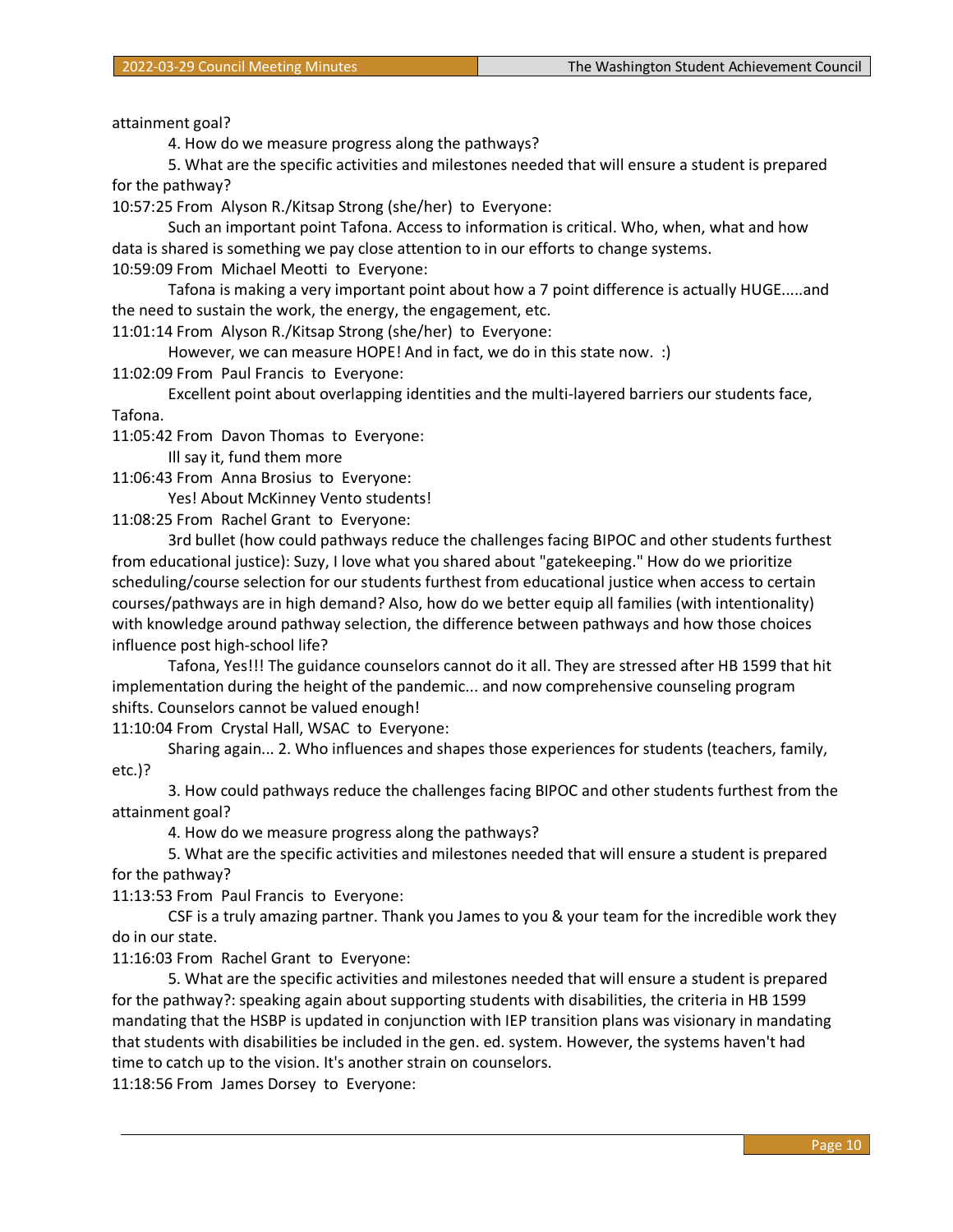yes, Alyson....

11:21:29 From Elvin Bucu, Graduate Tacoma to Everyone:

Great point, Alyson…student goals, and subsequently, student pathways are ever changing and we need to think about a system that responds to each student's individualized needs in real-time as they navigate those changes.

11:21:45 From Heather Hudson to Everyone:

Alyson's comments make me think of Children's Savings Accounts (CSA's). There is interesting evidence with CSA's that demonstrate a college going aspiration is bolstered with small savings for college as early as Kindergarten that lead towards a college-going "identity" because the feasibility of pursuing college is then seen as feasible.

11:22:02 From Heather Hudson to Everyone:

Also how we get people to vote!

11:23:49 From Sara White (WSL) She/Her to Everyone:

That's so great, Alyson!

11:27:23 From Alyson R./Kitsap Strong (she/her) to Everyone:

@Heather, YES! We have big dreams and plans here locally related to that concept.

11:30:15 From Alyson R./Kitsap Strong (she/her) to Everyone:

Great point Laura! A community of practice for "navigators" would be great. We have one locally for ours but a statewide one would be great

11:30:42 From Sara White (WSL) She/Her to Everyone:

Would love to connect librarians statewide to the CoP

11:30:56 From James Dorsey to Everyone:

Make sure we consider technical as well as social emotional supports for "our" Navigation

Coaches/ counselors. trusted adults engaging with students, family and communities.

11:31:40 From Alyson R./Kitsap Strong (she/her) to Everyone:

@Sarah, our Kitsap Regional Library would be a great connection for you too as they've been a champion/leader in the work in our area.

11:32:10 From Shea Hamilton | Independent Colleges of WA to Everyone:

LOVE YOUR POINT, Elvin!!

11:33:31 From James Dorsey to Everyone:

"doing good serves vs dis-service for the students and communities we are charged to reach and serve"

11:33:32 From Jan Yoshiwara, SBCTC to Everyone:

Thank you Laura, Suzy, James, Alyson, great presentation and discussion, lots of good thoughts and advice. We have a lot of work to do together

11:37:23 From Juliet Schindler to Everyone:

Wondering about the adult enrollment rate statistic shown here: is 9.4% the current enrolment rate for adults? Historic? It's incredibly low?!

11:38:58 From Isaac Kwakye to Everyone:

@juliet, It is an estimation of the Percentage of adults (ages 25-44) who have enrolled in postsecondary education

11:40:14 From Kara Larson (WSAC) to Everyone:

@Juliet The direct enrollment rate is the latest data we have.

11:40:25 From Kara Larson (WSAC) to Everyone:

I mean the adult enrollment rate :)

11:40:55 From Juliet Schindler to Everyone:

I see, the non-traditional (25-44) enrollees